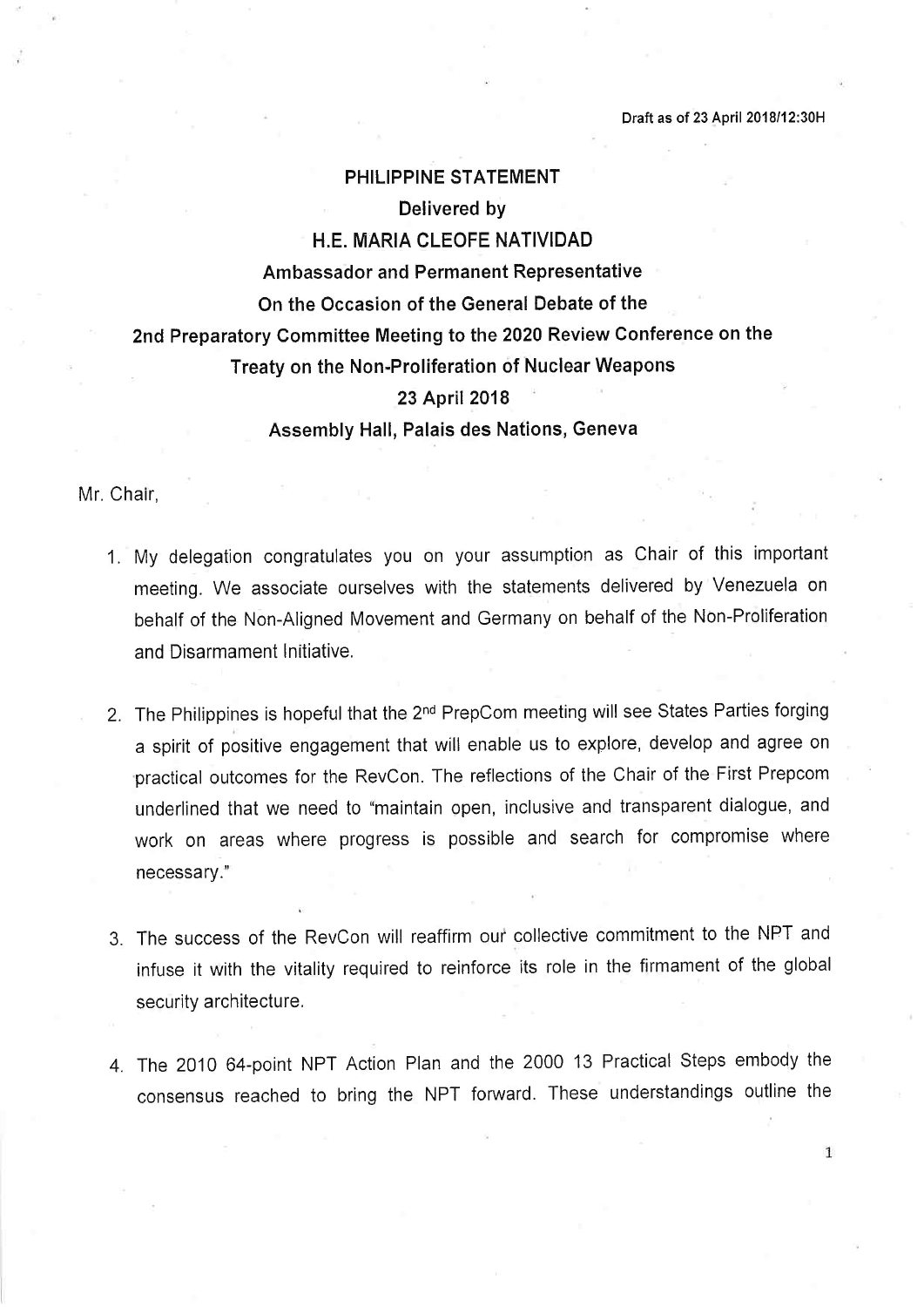commitments we have set upon ourselves and the pathways that multilateralism can determine to be possible.

Mr. Chair,

- 5. The challenges confronting the current global nuclear security environment should deepen, and not shake, our resolve to implement our obligations under the Treaty. The fundamental responsibility rests on the two countries with the largest arsenals to show leadership and sustain their engagement on nuclear disarmament.
- 6. The Philippines was among the122 states that voted for the adoption of the Treaty Prohibiting Nuclear Weapons in New York in July 2017. The Philippines signed this treaty on the day it was opened for signature and looks forward to ratifying it. The TPNW underlines the political will of a resounding majority of NPT States Parties to establish a legal norm in line with Article Vl of the NPT and strengthen the NPT pillar on nuclear disarmament.
- 7. The Philippines considers the strengthening and development of multilateral nuclear verification measures as salient to such pillar, and in this regard, pays much attention to the work of the Group of Governmental Experts on Nuclear Disarmament Verification established pursuant to UNGA Resolution A/RES/71/67.

Mr. Chair,

8. The Philippines places high importance on the following issues: a legally binding instrument on Negative Security Assurances, the negotiation of a Treaty on Fissile Materials that would look at all stocks given that this is the most fair way forward, the entry into force of the CTBT, respect for nuclear weapon free zones, in particular the Southeast Asia Nuclear Weapons Free Zone (SEANWFZ), adherence to IAEA CSA and the AP, more ratifications for the 2005 Amendment to the CPPNM, an agreement on a nuclear fuel bank to assure guarantee of supply, and, support for the IAEA's technical cooperation programs. We are encouraged by recent decisions in the Conference on Disarmament to agree on a program of work.

2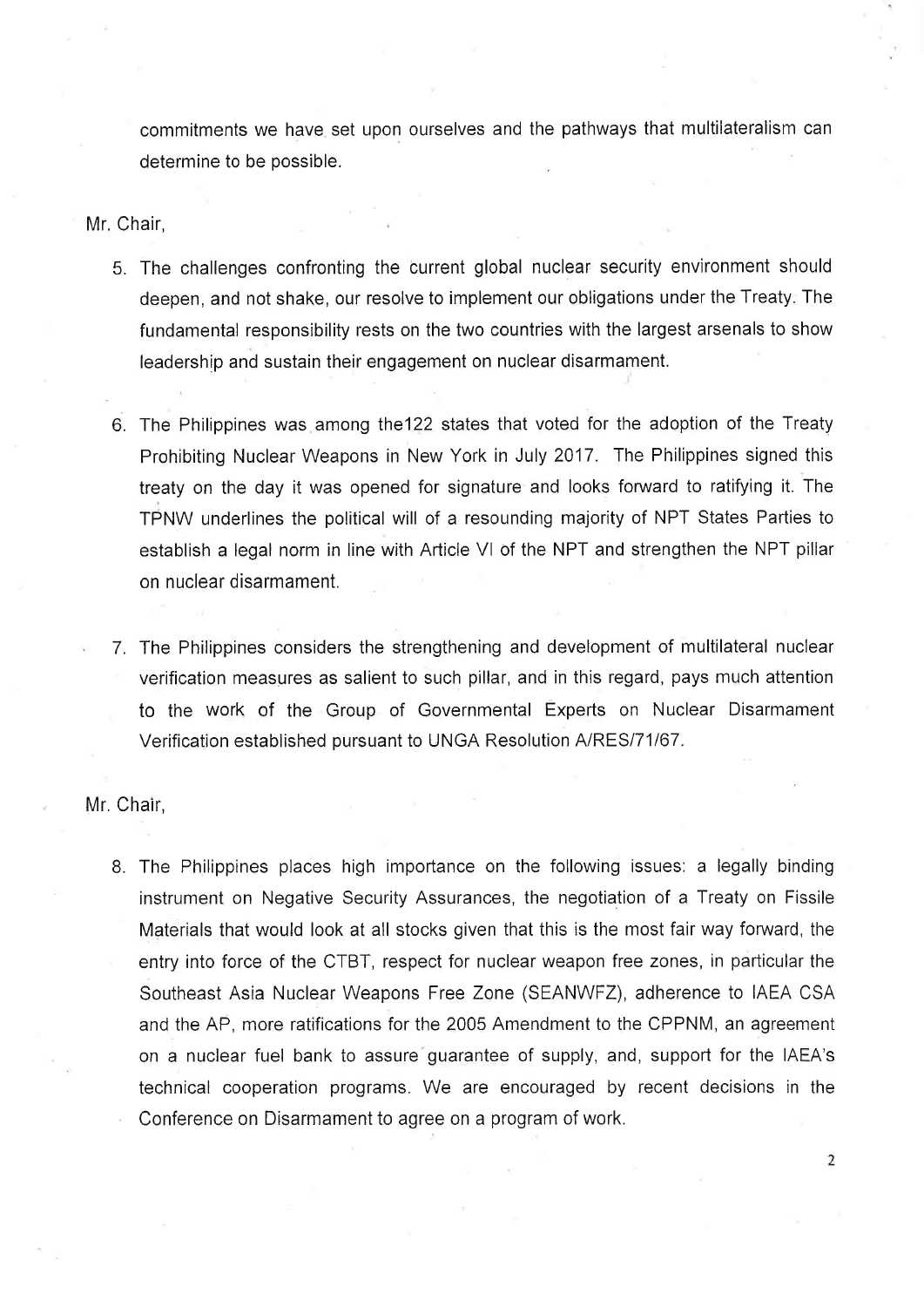Mr. Chair,

- 9. The NPDI papers on transparency and reporting and the strengthened review process present possible practical outcomes of this RevCon process and requests delegations to study them carefully.
- IO.Renewing discussions on how to improve transparency and the efficiency of our working methods is highly useful in the context of our efforts to ensure the long-term sustainability and viability of this treaty.

Mr. Chair,

- 11. One of the key agreements in <sup>1995</sup> is that the treaty would be extended indefinitely on the understanding that efforts would be taken on establishing a nuclear weapons free zone in the Middle East. We highly appreciate the resolve of States Parties including regional groups and organizations to sustain the process of engagement despite challenging circumstances.
- 12. As a State Party to the SEANWFZ, the Philippines recognizes that nuclear weapons free zones play a reinforcing role in the global disarmament and non-proliferation framework. We support discussions to establish more robust dialogue and cooperation between and among the zones, including within the NPT process.
- 13.The Philippines believes that any effort to undermine the JCPOA will have serious repercussions on the 2020 Revcon. The Ph'ilippines commends the P5+1 and Iran for their efforts, and hopes that the process will continue to serve as a model of how multilateralism can shape solutions that work. We also commend the IAEA for its role in this regard.

3